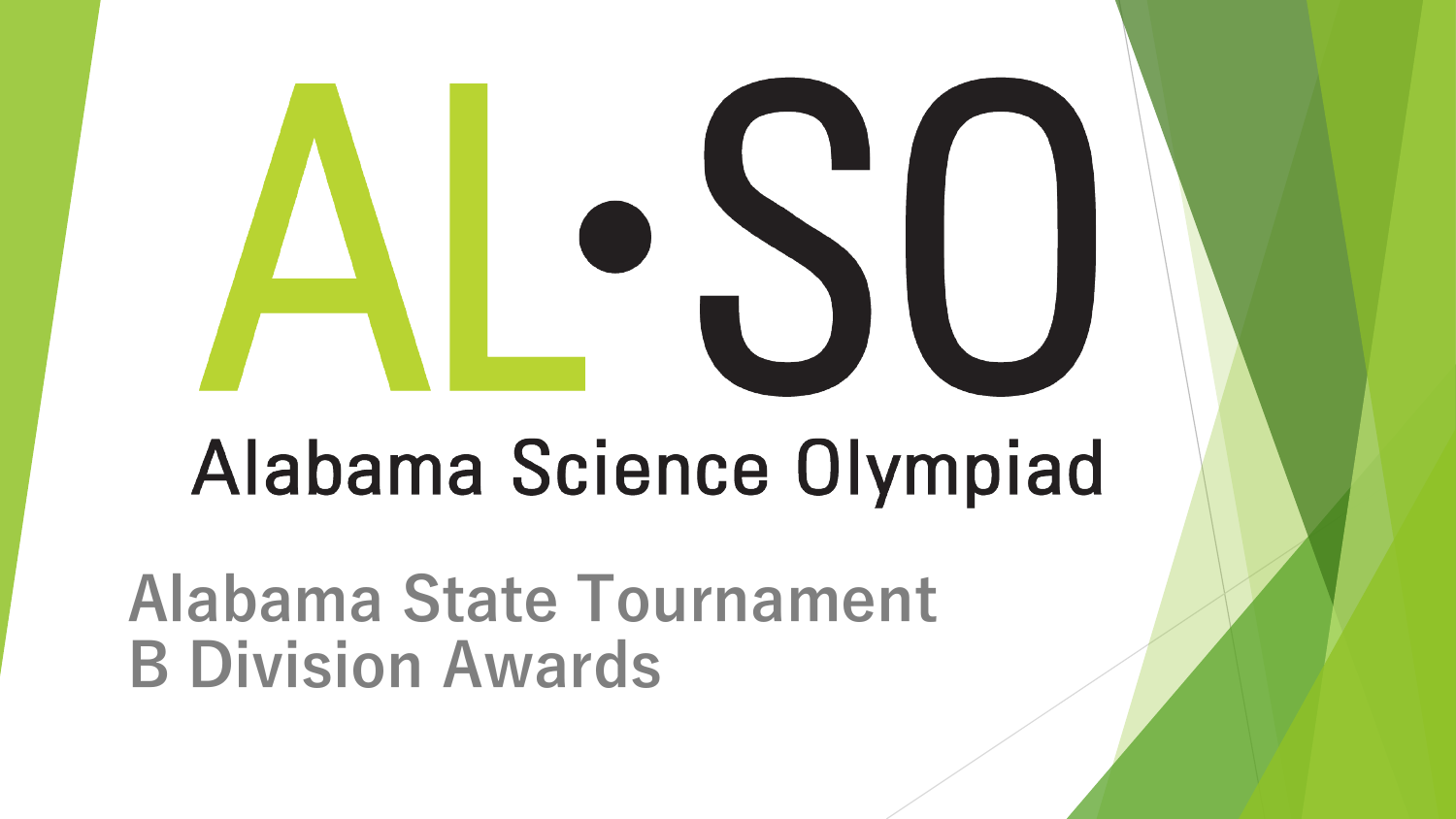#### **Anatomy**

1. Alabama School of Fine Arts (B01) 2. Liberty (B08) 3. Our Lady of the Valley Catholic School (B10)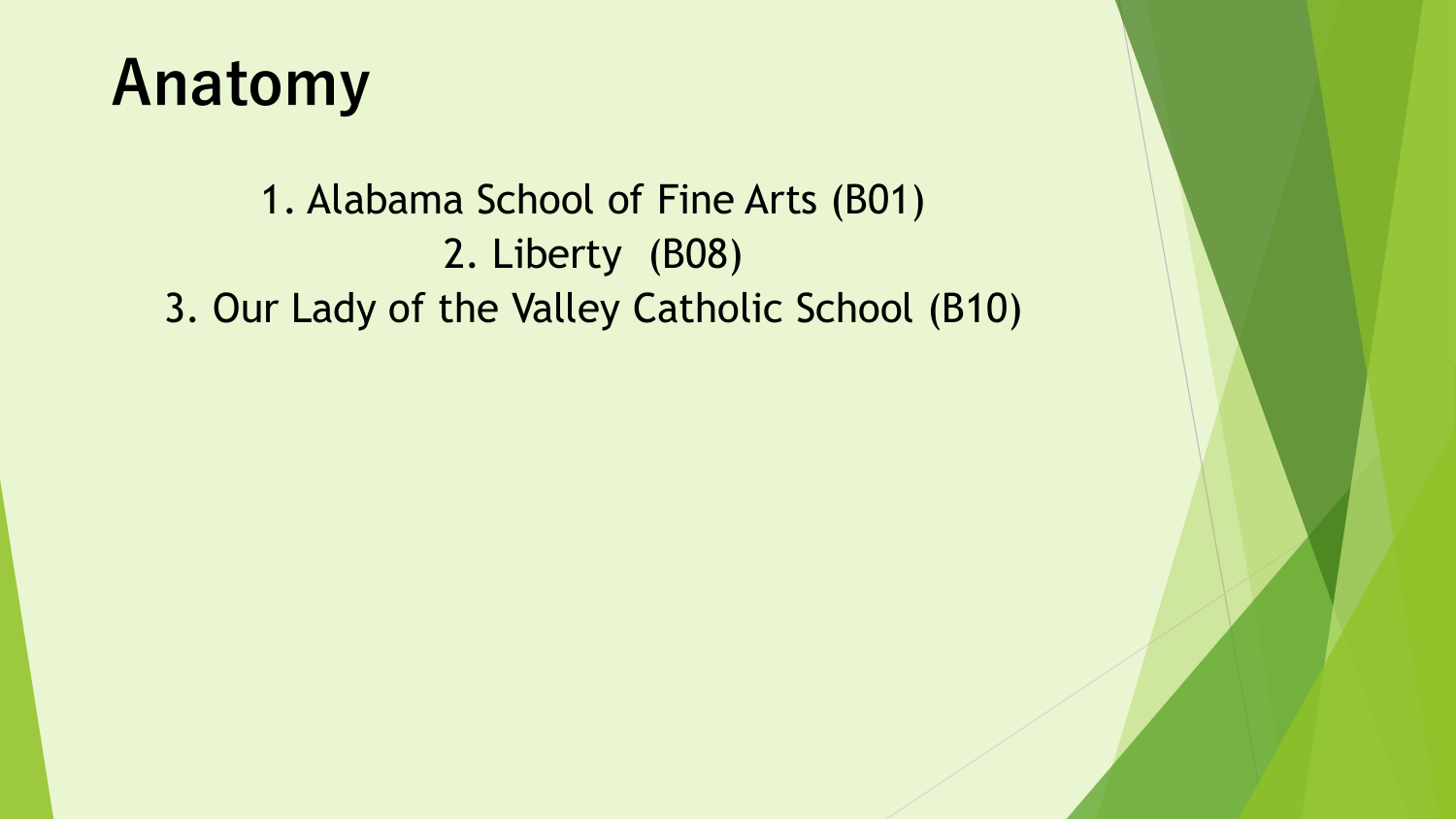#### **Bio Process Lab**

1. Auburn Junior High School (B02) 2. Our Lady of the Valley Catholic School (B10) 3. Berry (B03)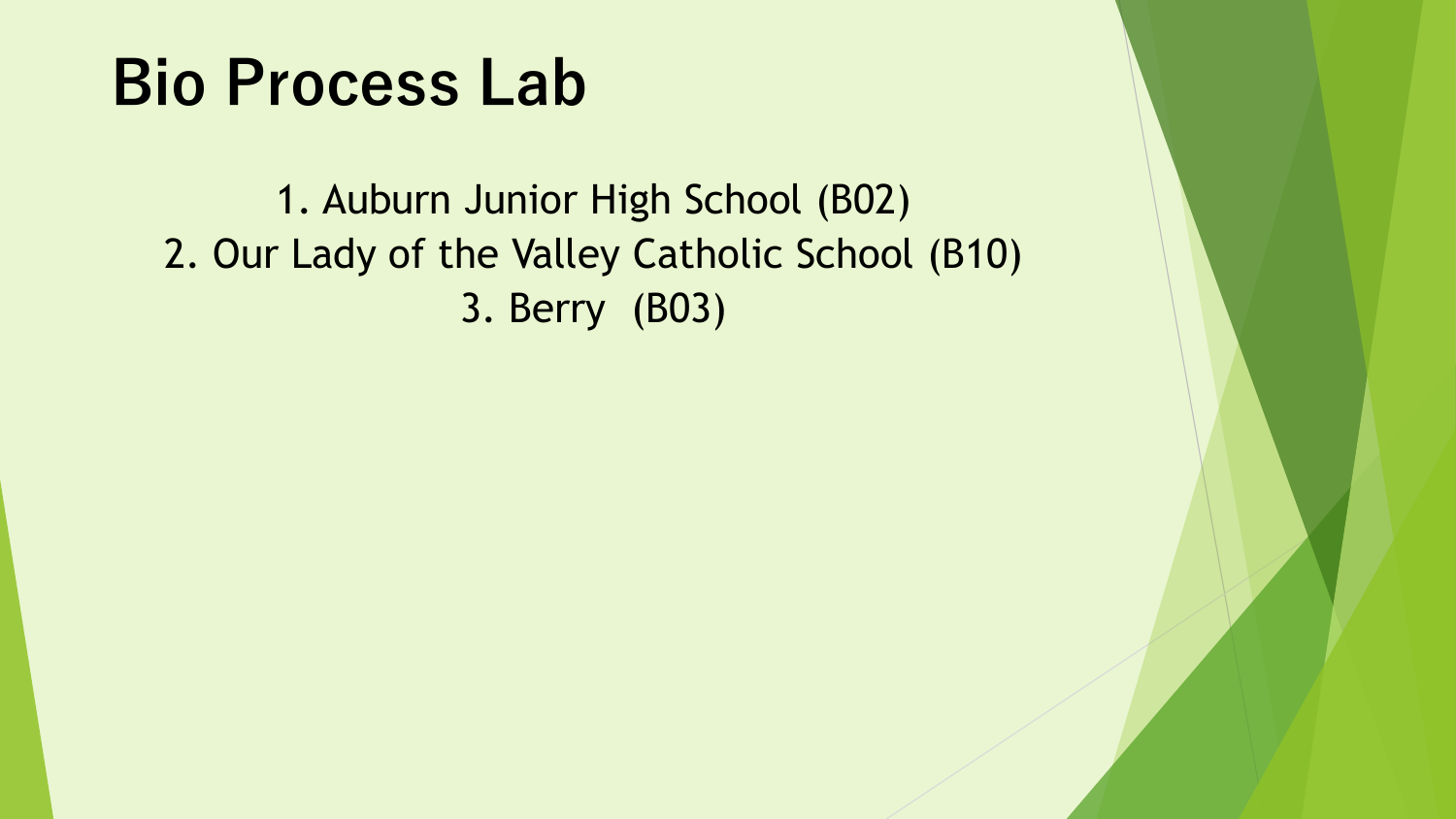

#### 1. Auburn Junior High School (B02) 2. Liberty (B08) 3. Prattville Christian Academy Jr. High School (B11)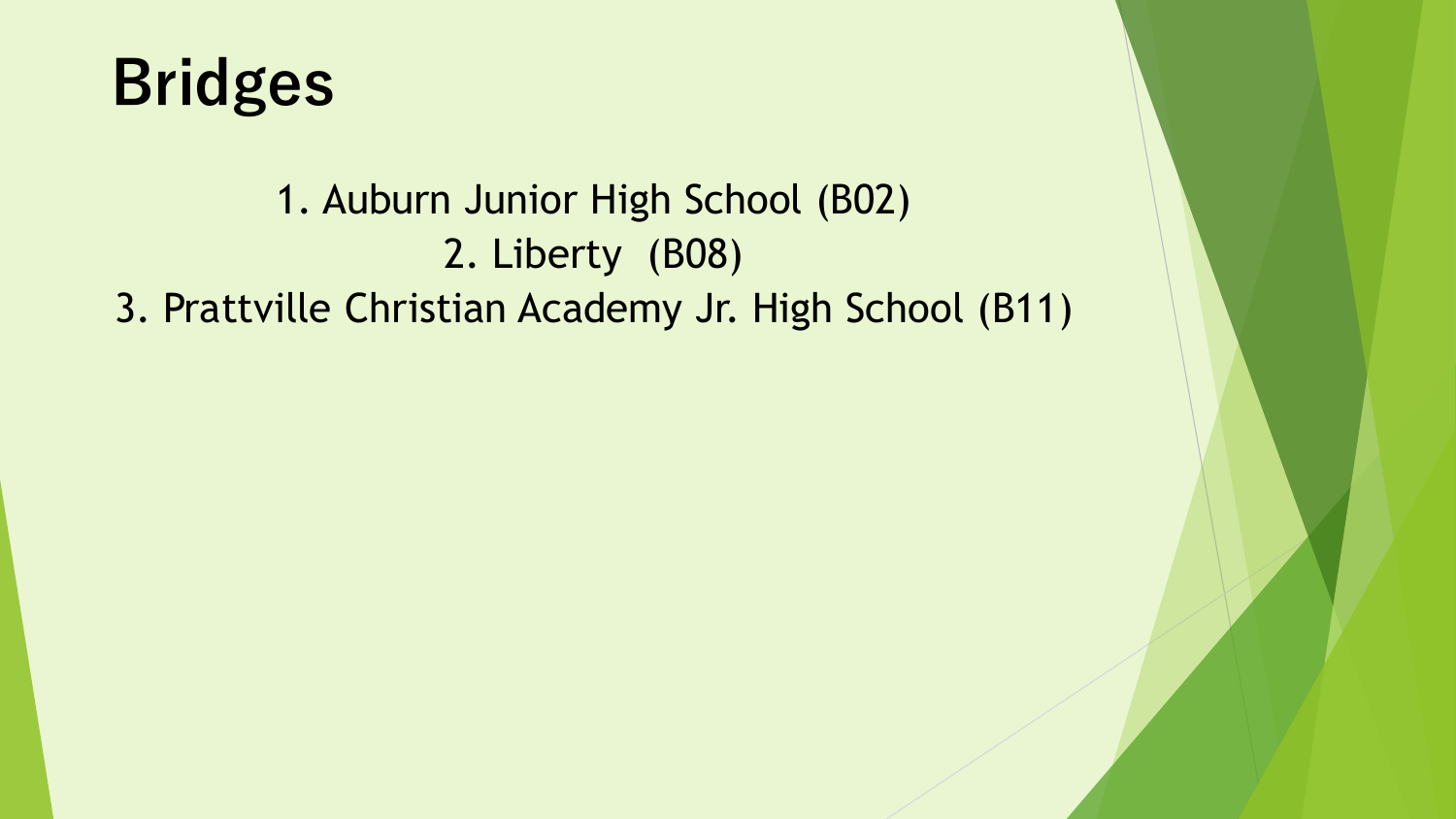#### **Codebusters**

1. Liberty (B08) 2. Auburn Junior High School (B02) 3. Discovery (B05)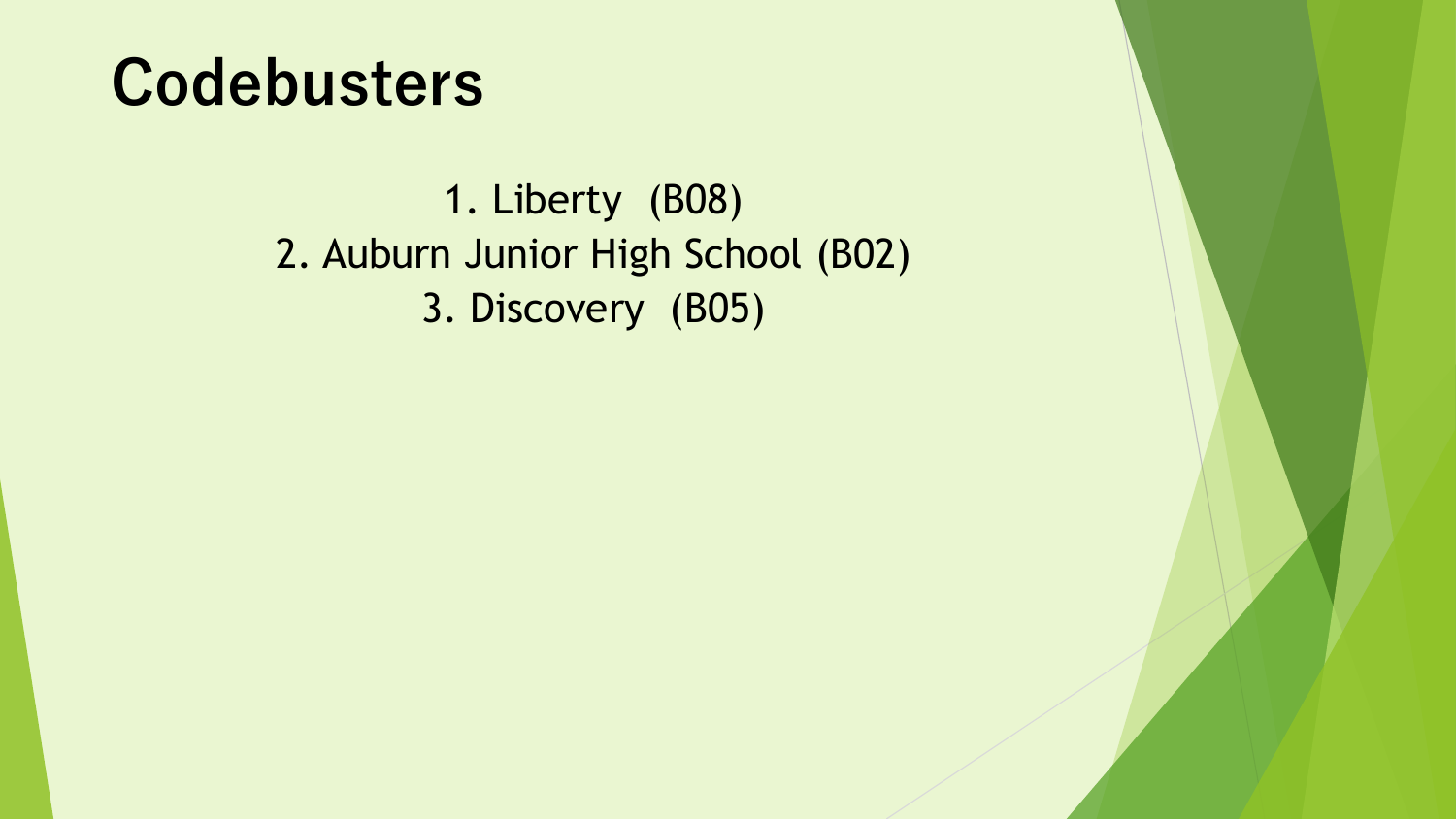#### **Crave the Wave**

1. Liberty (B08) 2. Discovery (B05) 3. Our Lady of the Valley Catholic School (B10)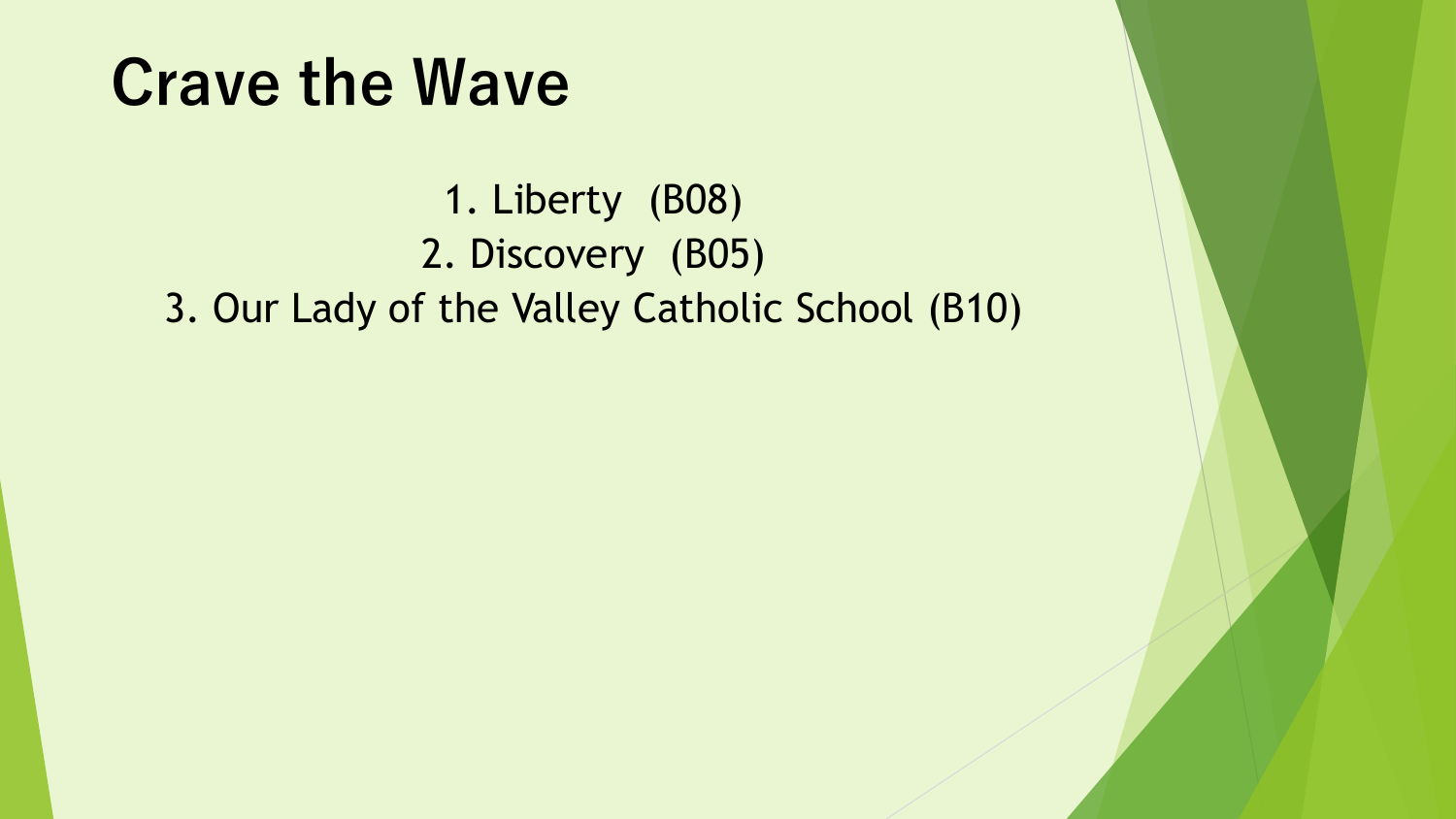#### **Crime Busters**

1. Our Lady of the Valley Catholic School (B10) 2. Alabama School of Fine Arts (B01) 3. Auburn Junior High School (B02)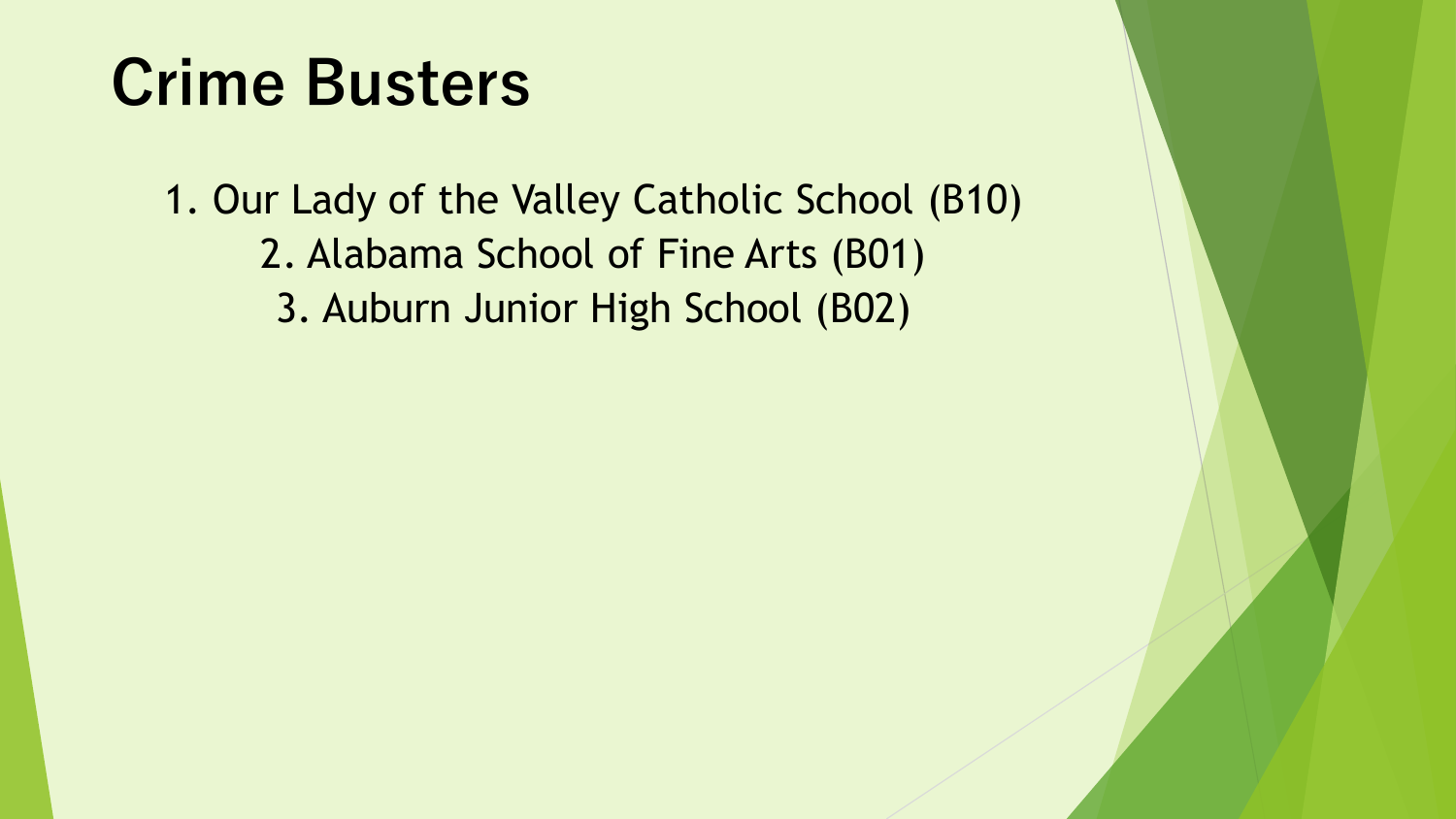#### **Disease Detectives**

1. Auburn Junior High School (B02) 2. Alabama School of Fine Arts (B01) 3. Our Lady of the Valley Catholic School (B10)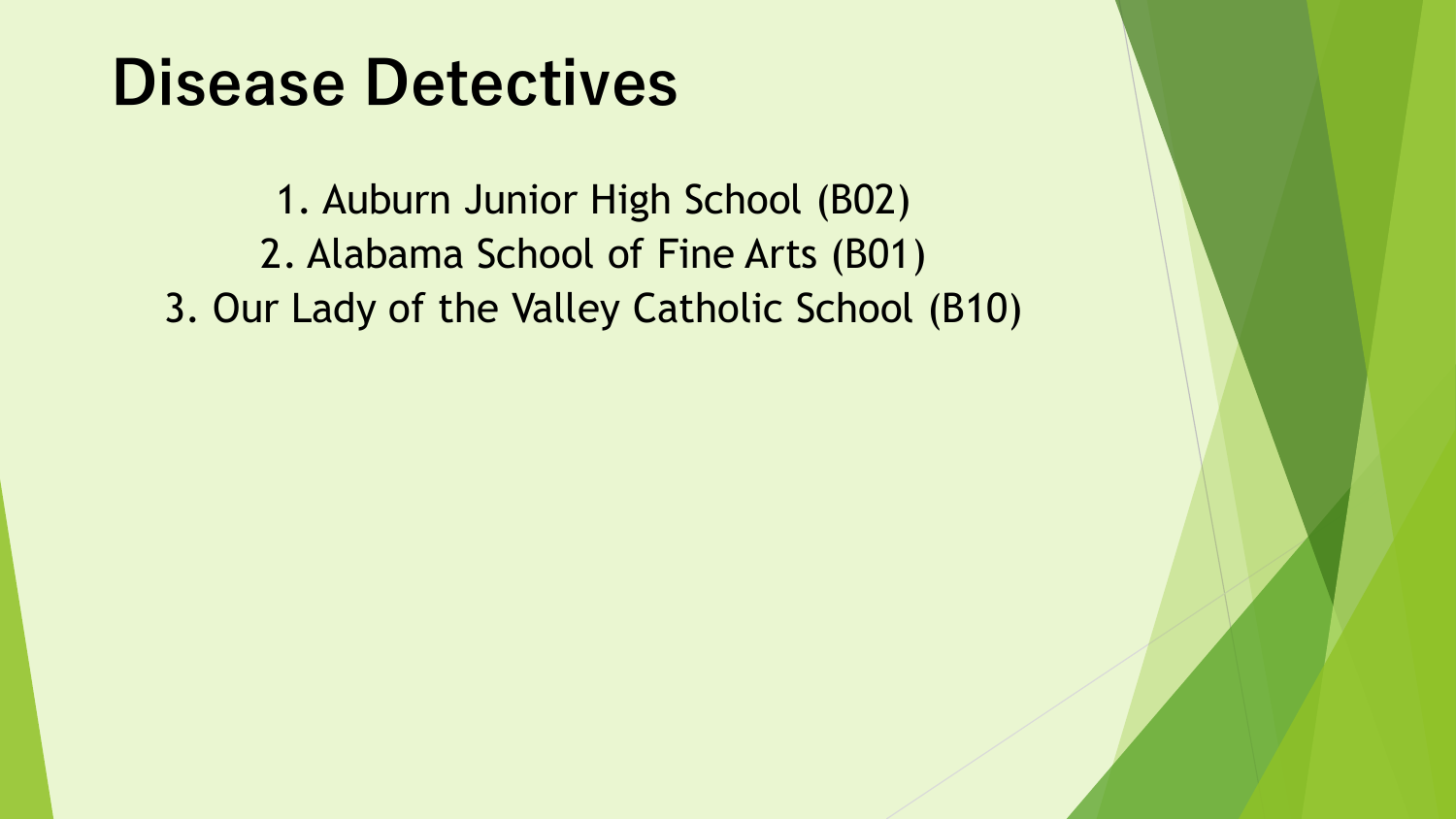## **Dynamic Planet**

#### 1. Prattville Christian Academy Jr. High School (B11) 2. Liberty (B08) 3. Berry (B03)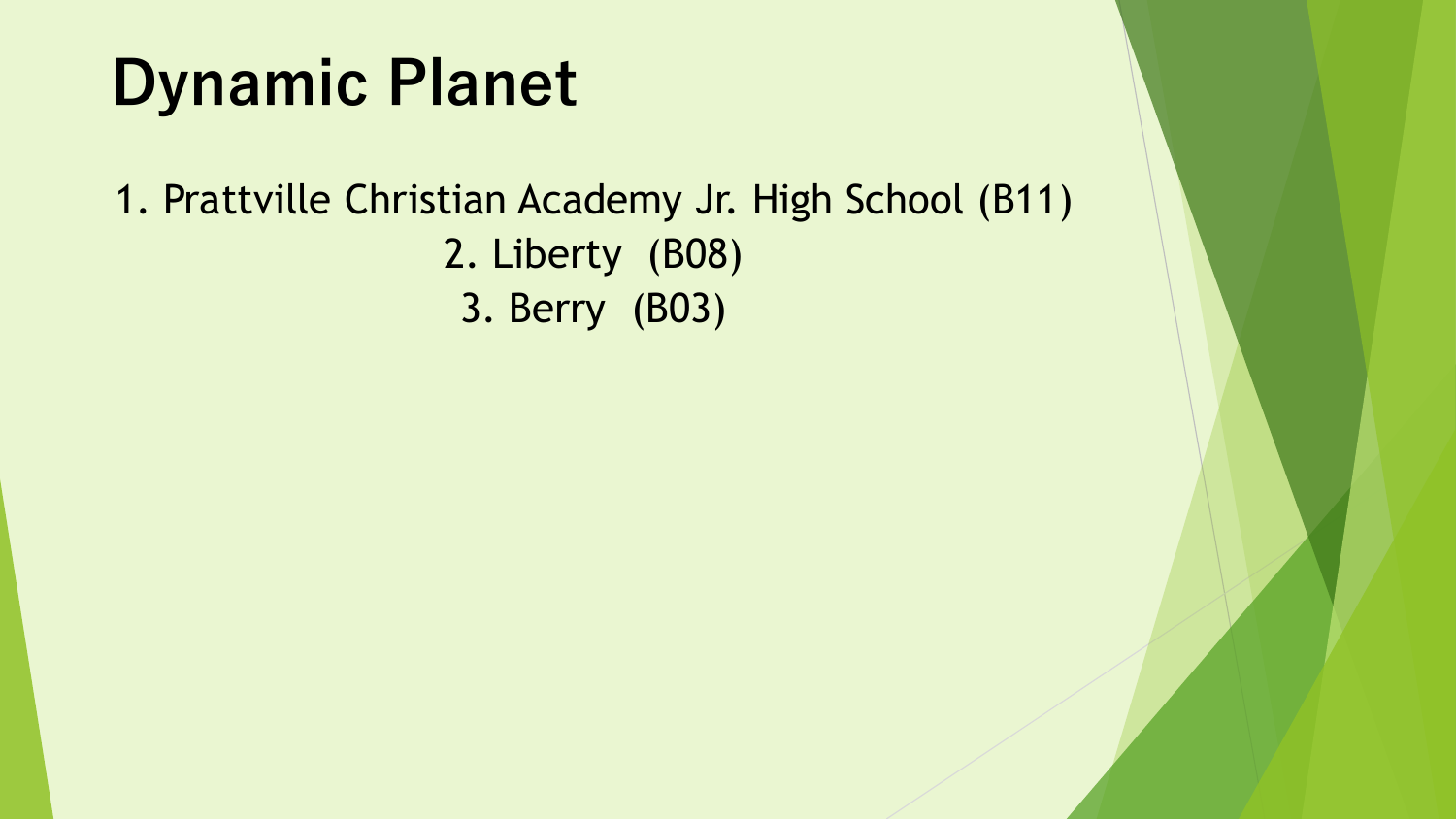## **Electric Wright Stuff**

1. Our Lady of the Valley Catholic School (B10) 2. Fultondale High School (B06) 3. Discovery (B05)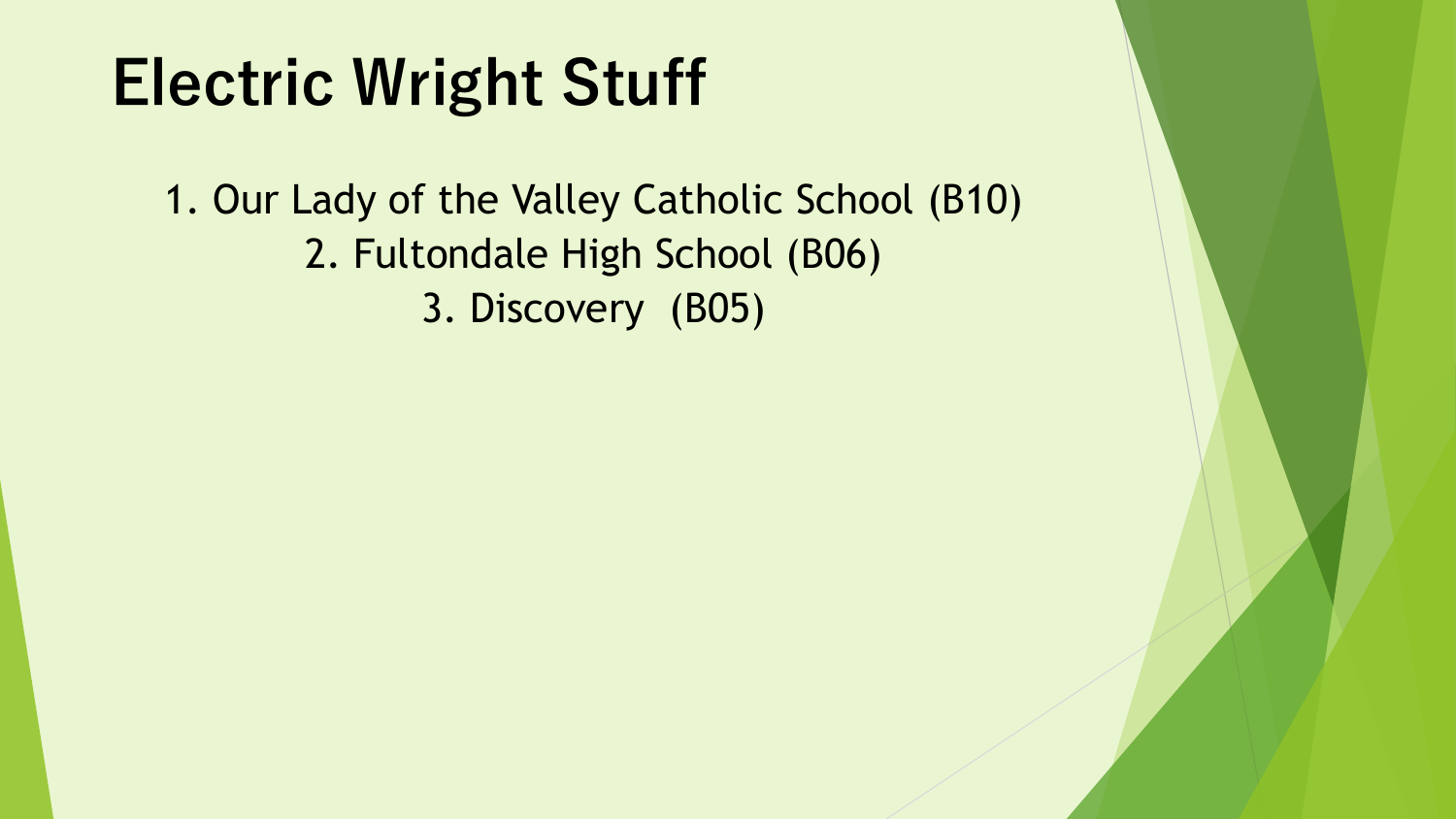## **Experimental Design**

1. Liberty (B08) 2. Our Lady of the Valley Catholic School (B10) 3. Prattville Christian Academy Jr. High School (B11)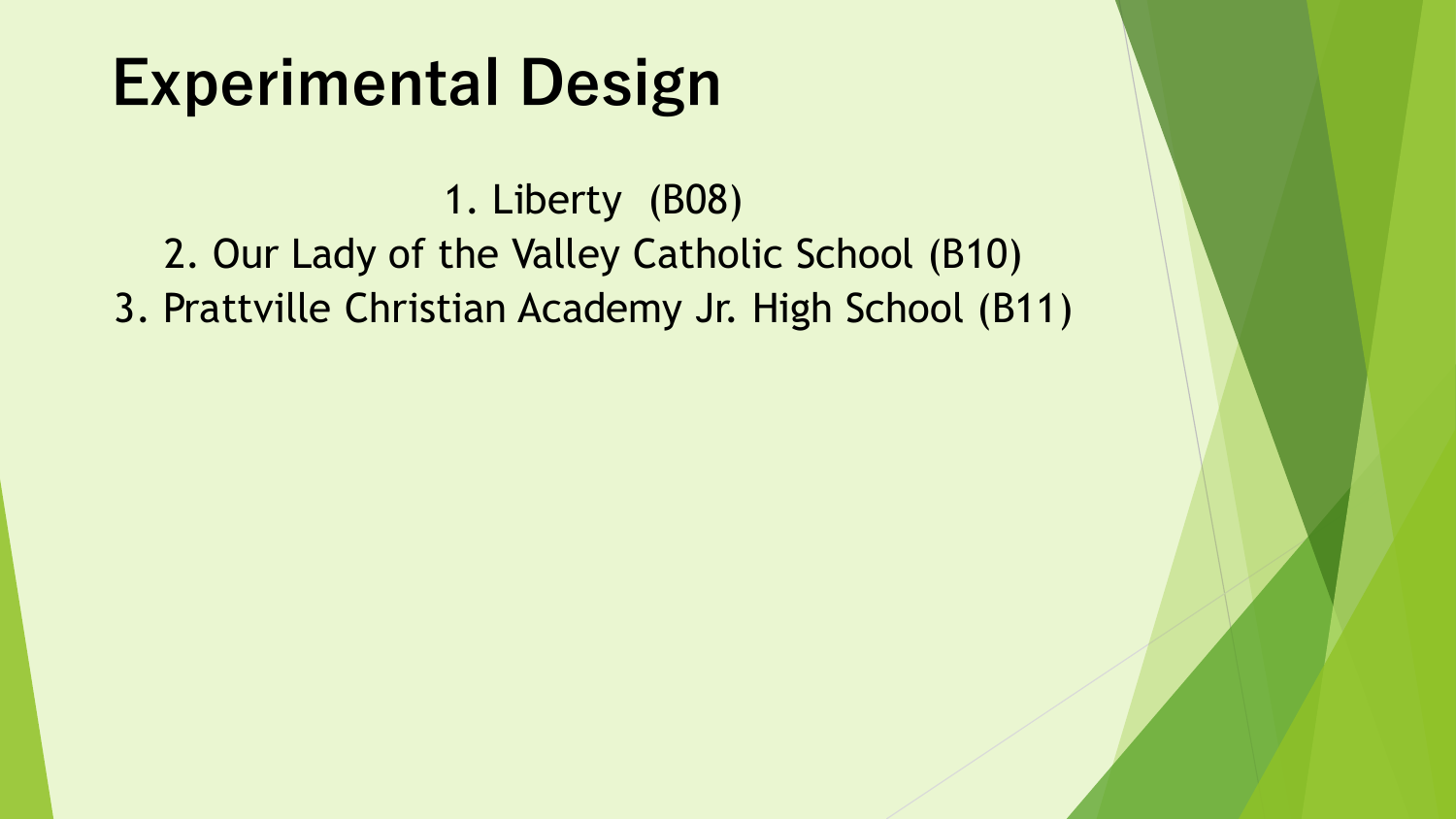#### **Food Science**

1. Liberty (B08) 2. Auburn Junior High School (B02) 3. Our Lady of the Valley Catholic School (B10)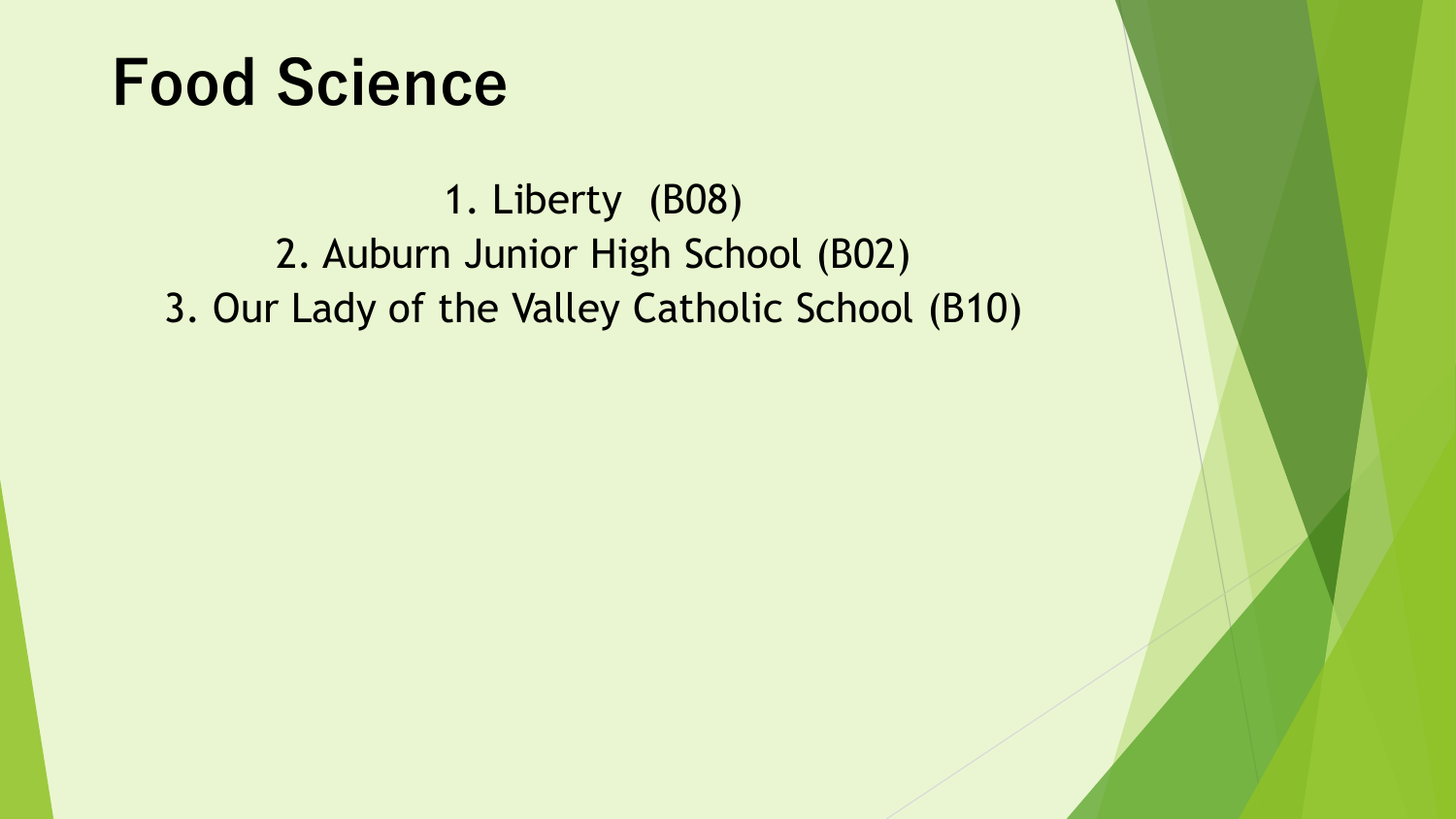#### **Green Generation**

1. Liberty (B08) 2. Auburn Junior High School (B02) 3. Alabama School of Fine Arts (B01)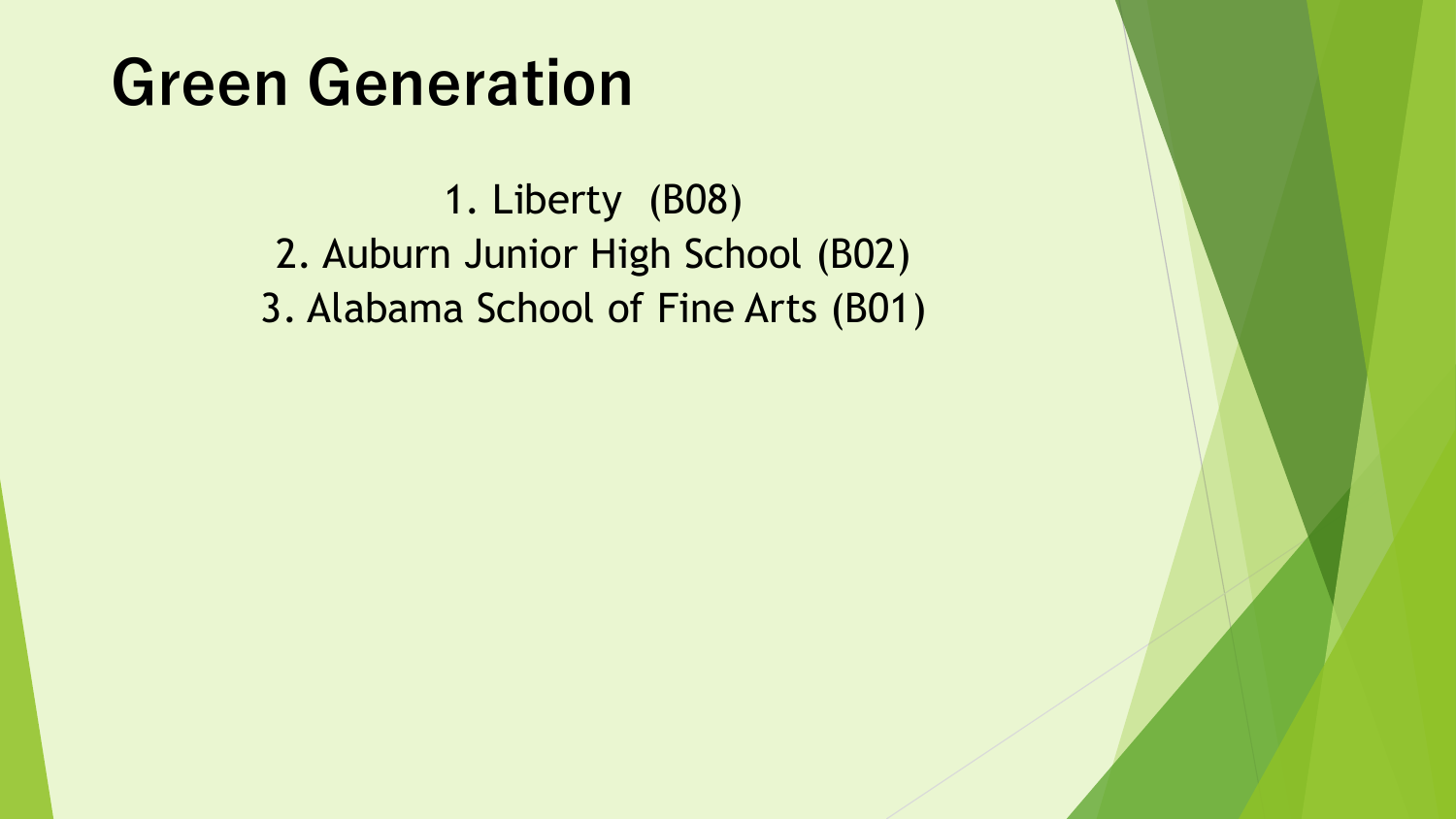#### **Meteorology**

1. Alabama School of Fine Arts (B01) 2. Monrovia (B09) 3. Our Lady of the Valley Catholic School (B10)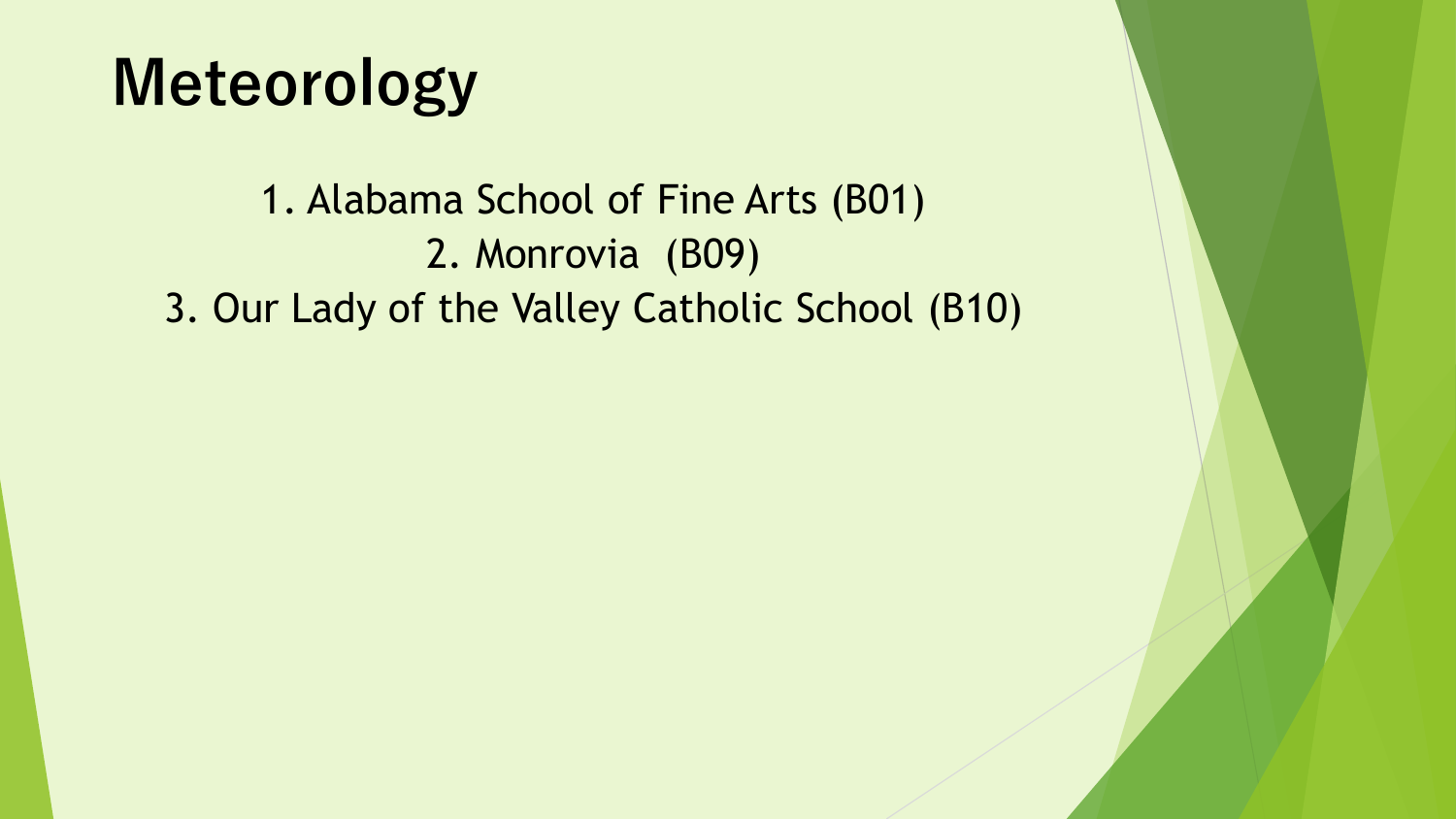#### **Mission Possible**

1. Our Lady of the Valley Catholic School (B10) 2. Alabama School of Fine Arts (B01) 3. Auburn Junior High School (B02)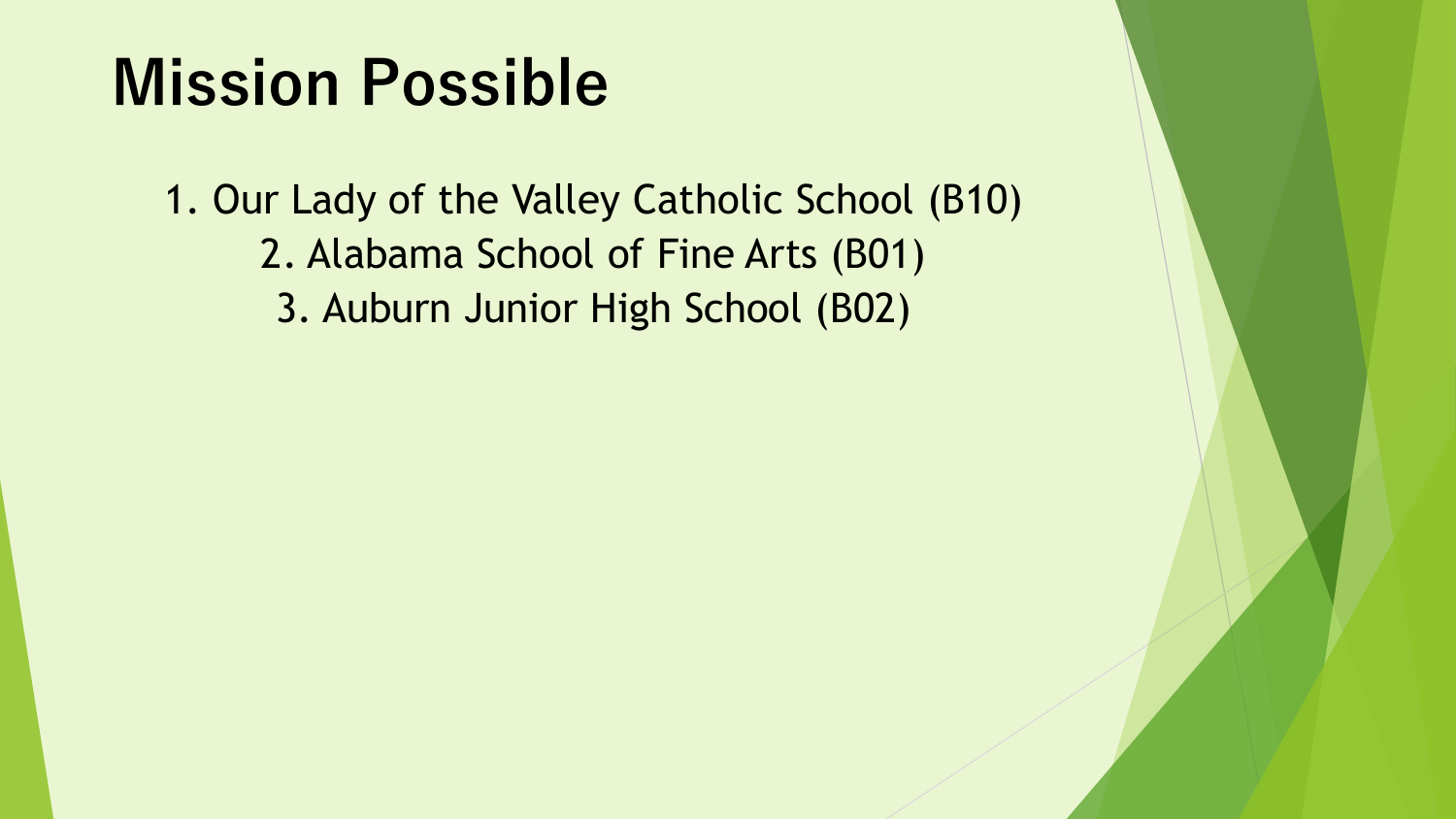#### **Mousetrap Vehicle**

1. Auburn Junior High School (B02) 2. Our Lady of the Valley Catholic School (B10) 3. Liberty (B08)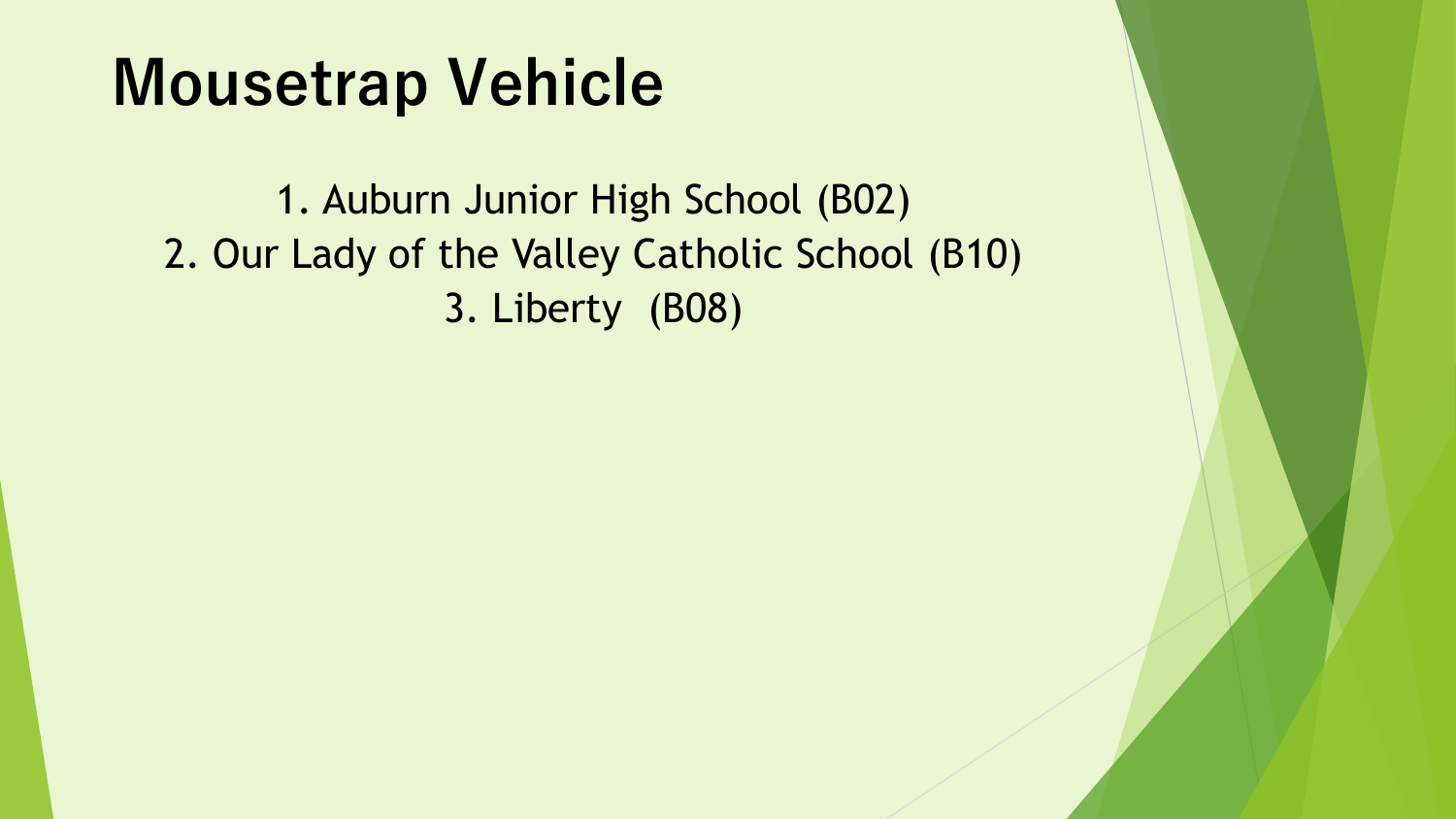# **Ornithology**

1. Our Lady of the Valley Catholic School (B10) 2. Prattville Christian Academy Jr. High School (B11) 3. Auburn Junior High School (B02)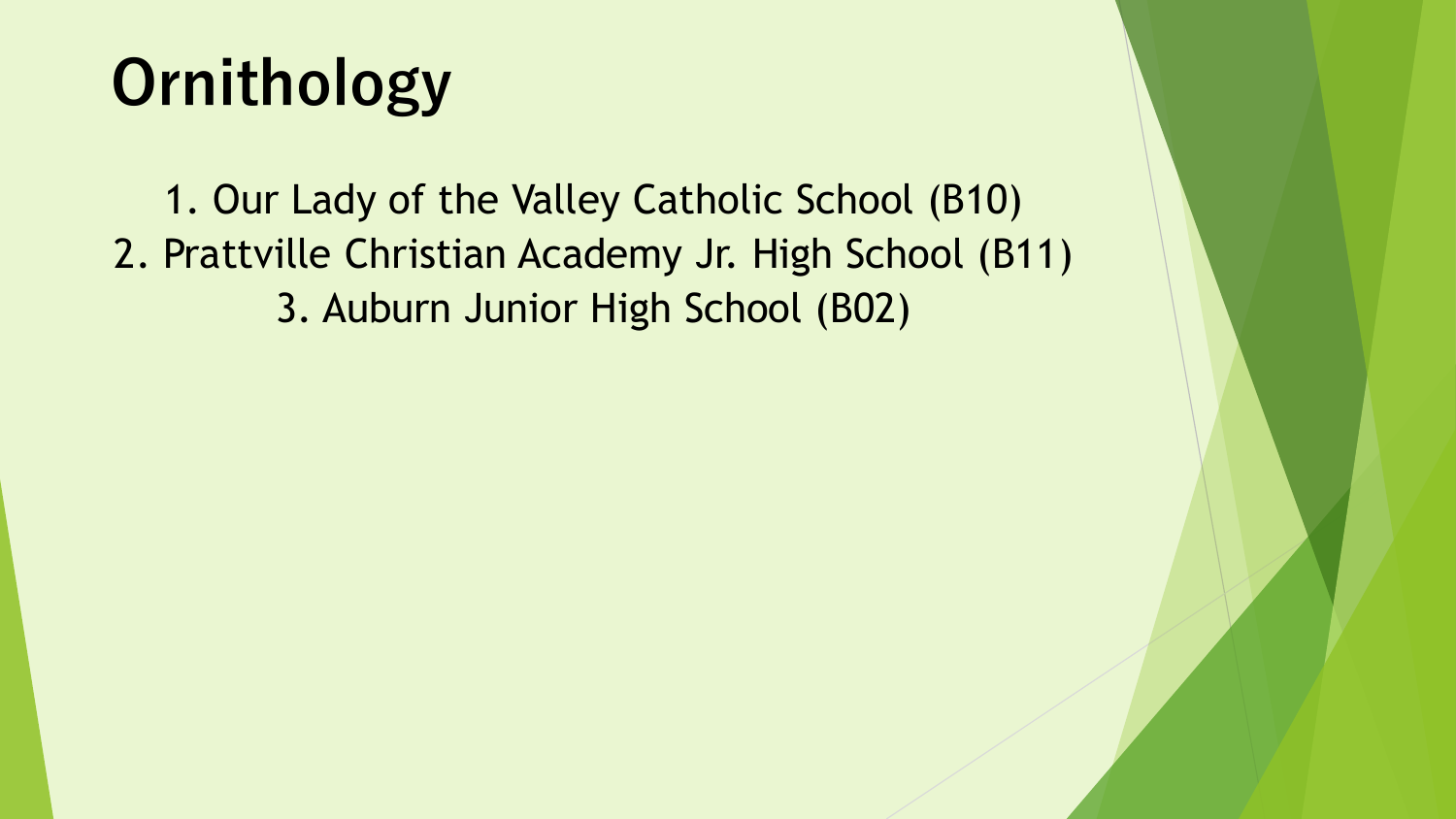## **Ping Pong Parachute**

1. Auburn Junior High School (B02) 2. Our Lady of the Valley Catholic School (B10) 3. Liberty (B08)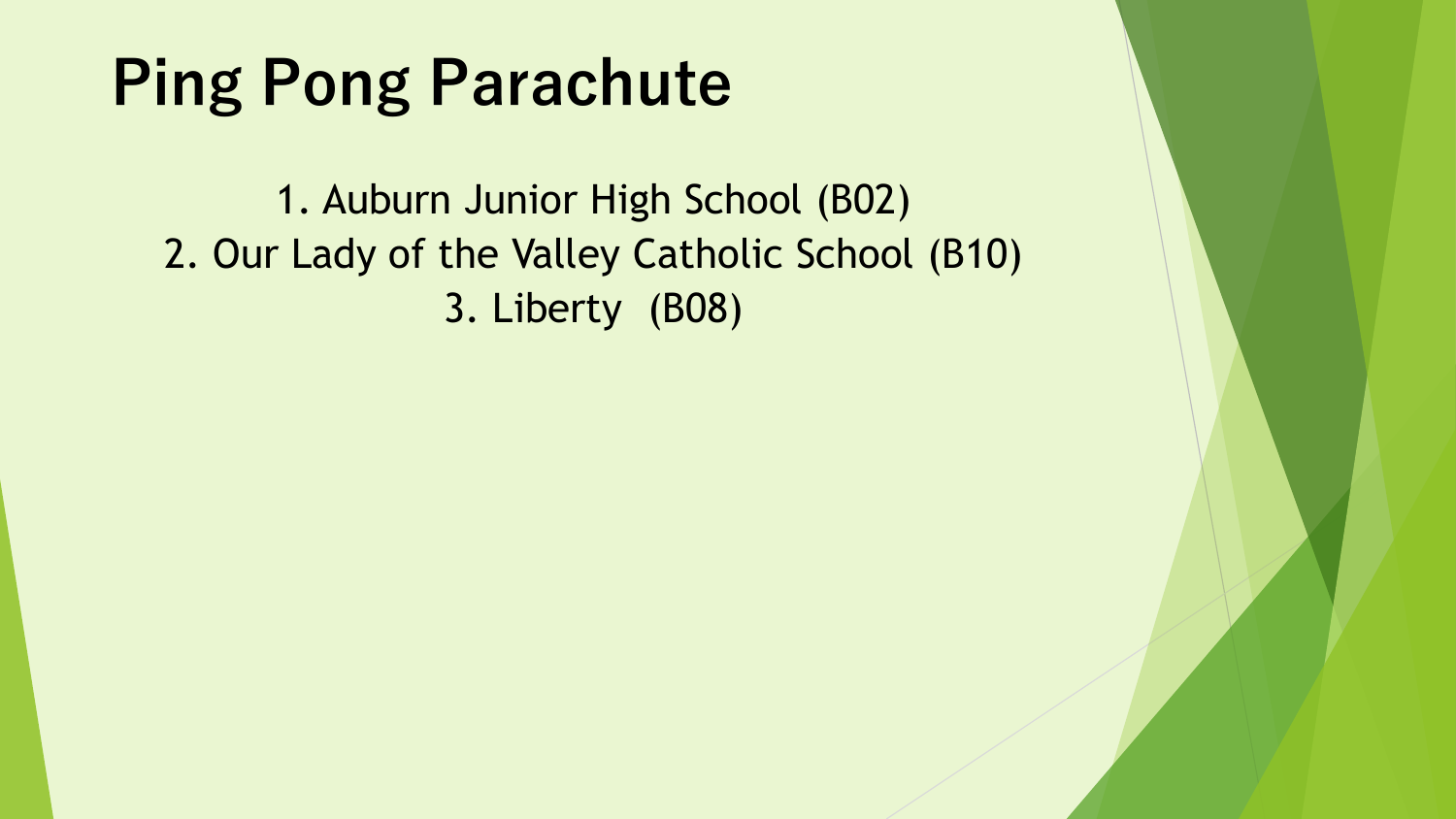## **Road Scholar**

1. Our Lady of the Valley Catholic School (B10) 2. Auburn Junior High School (B02) 3. Monrovia (B09)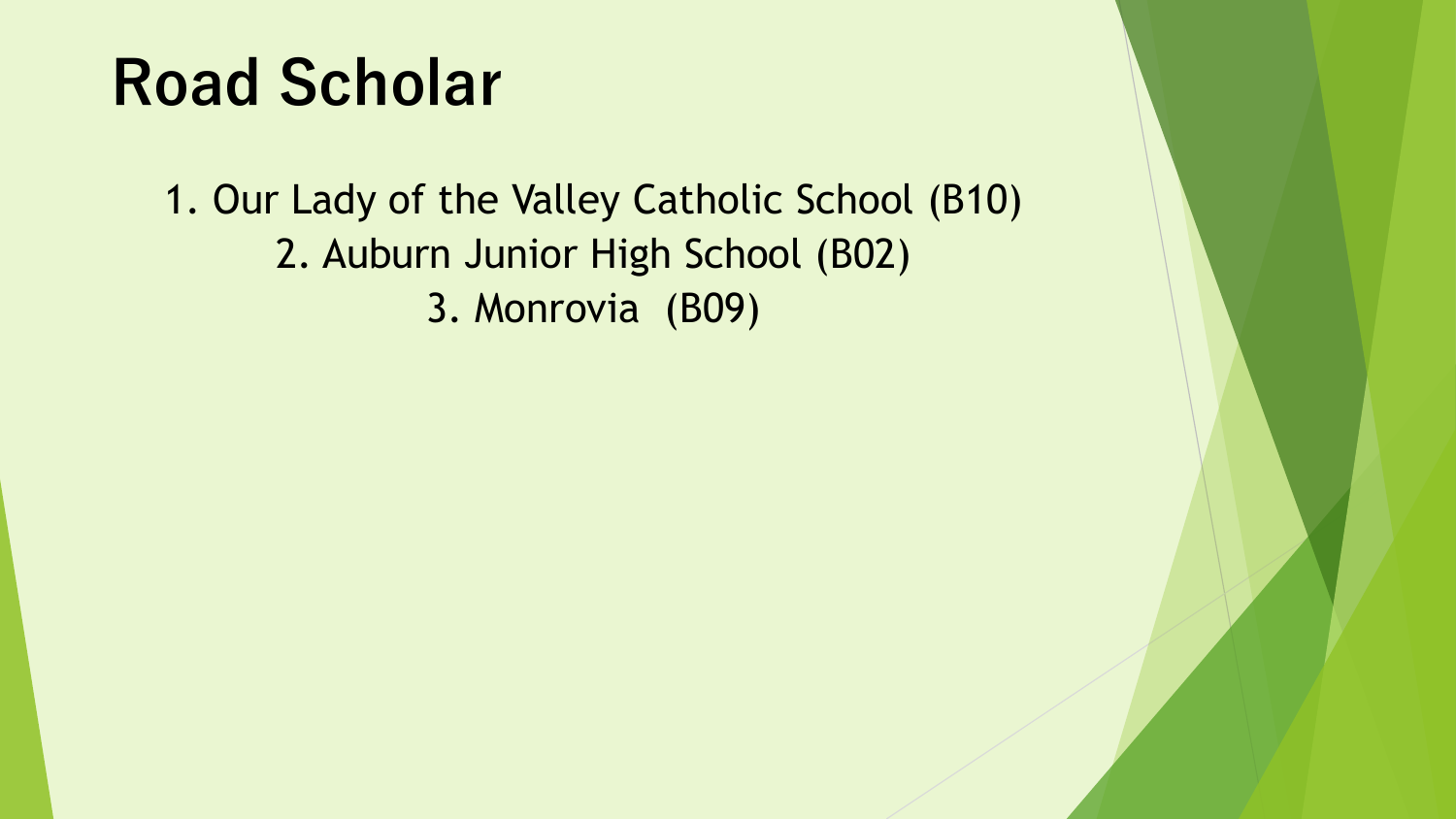#### **Rocks and Minerals**

1. Auburn Junior High School (B02) 2. Prattville Christian Academy Jr. High School (B11) 3. Discovery (B05)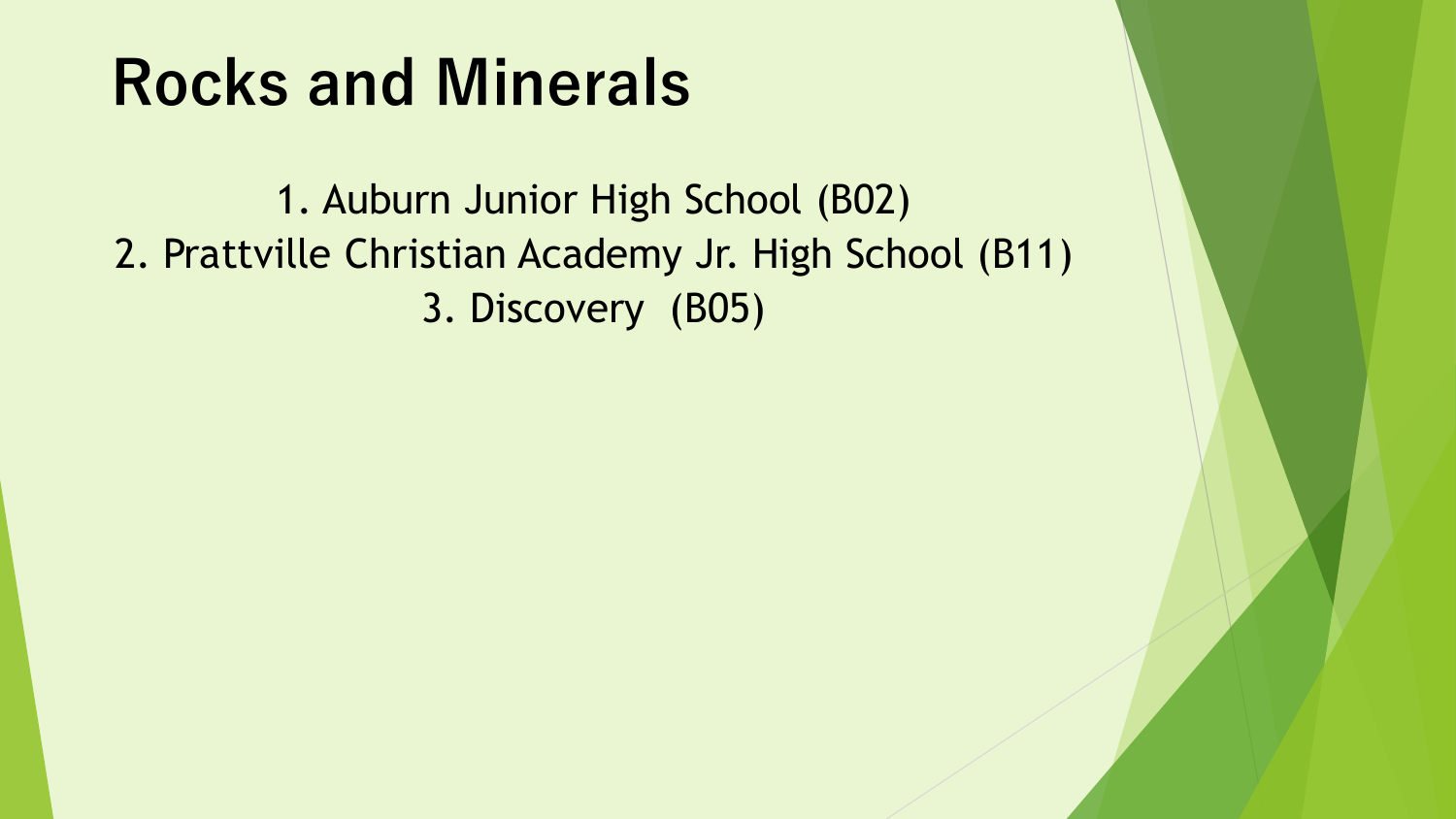#### **Solar System**

1. Liberty (B08) 2. Our Lady of the Valley Catholic School (B10) 3. Auburn Junior High School (B02)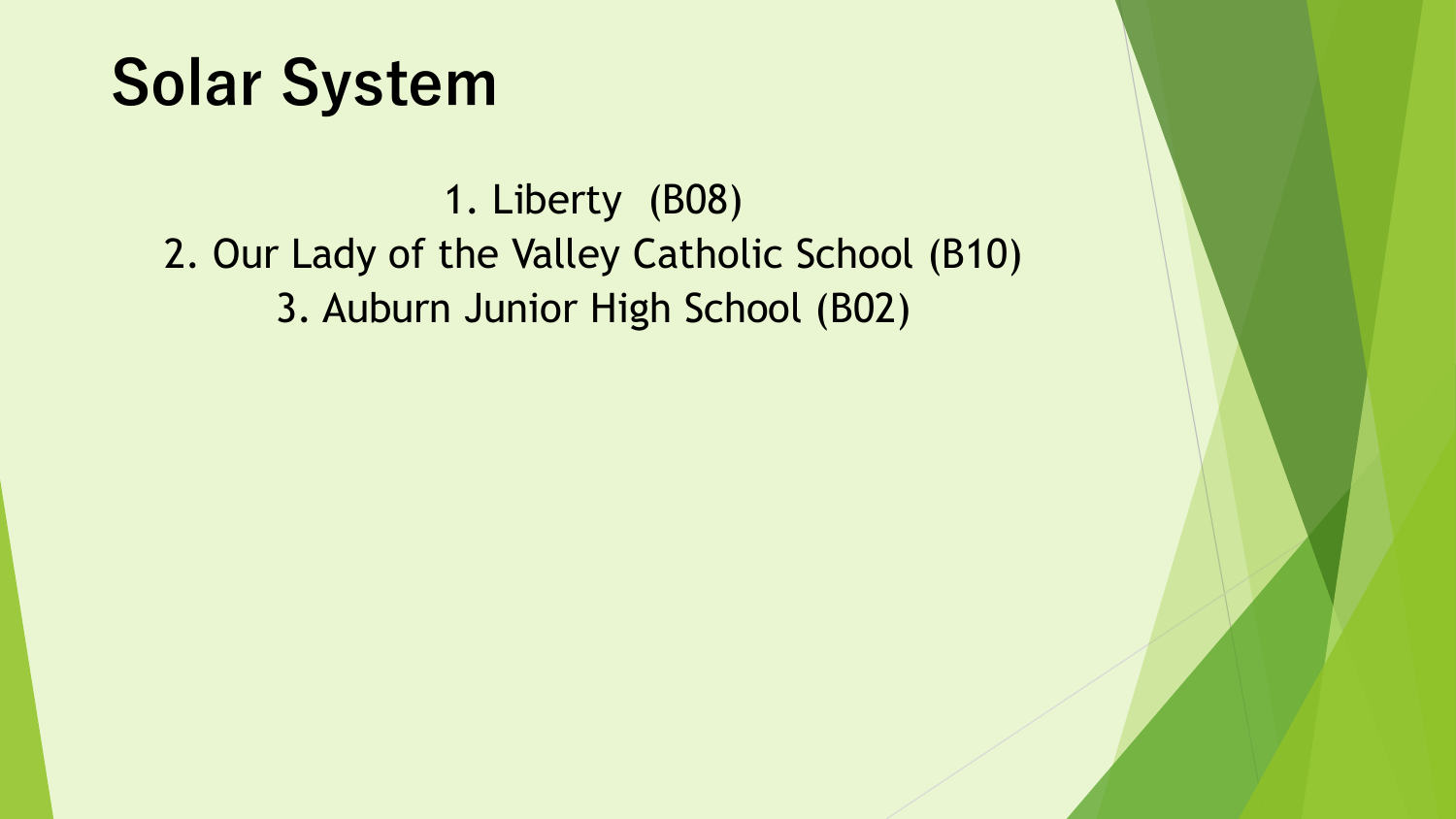## **Sounds of Music**

1. Our Lady of the Valley Catholic School (B10) 2. Auburn Junior High School (B02) 3. Liberty (B08)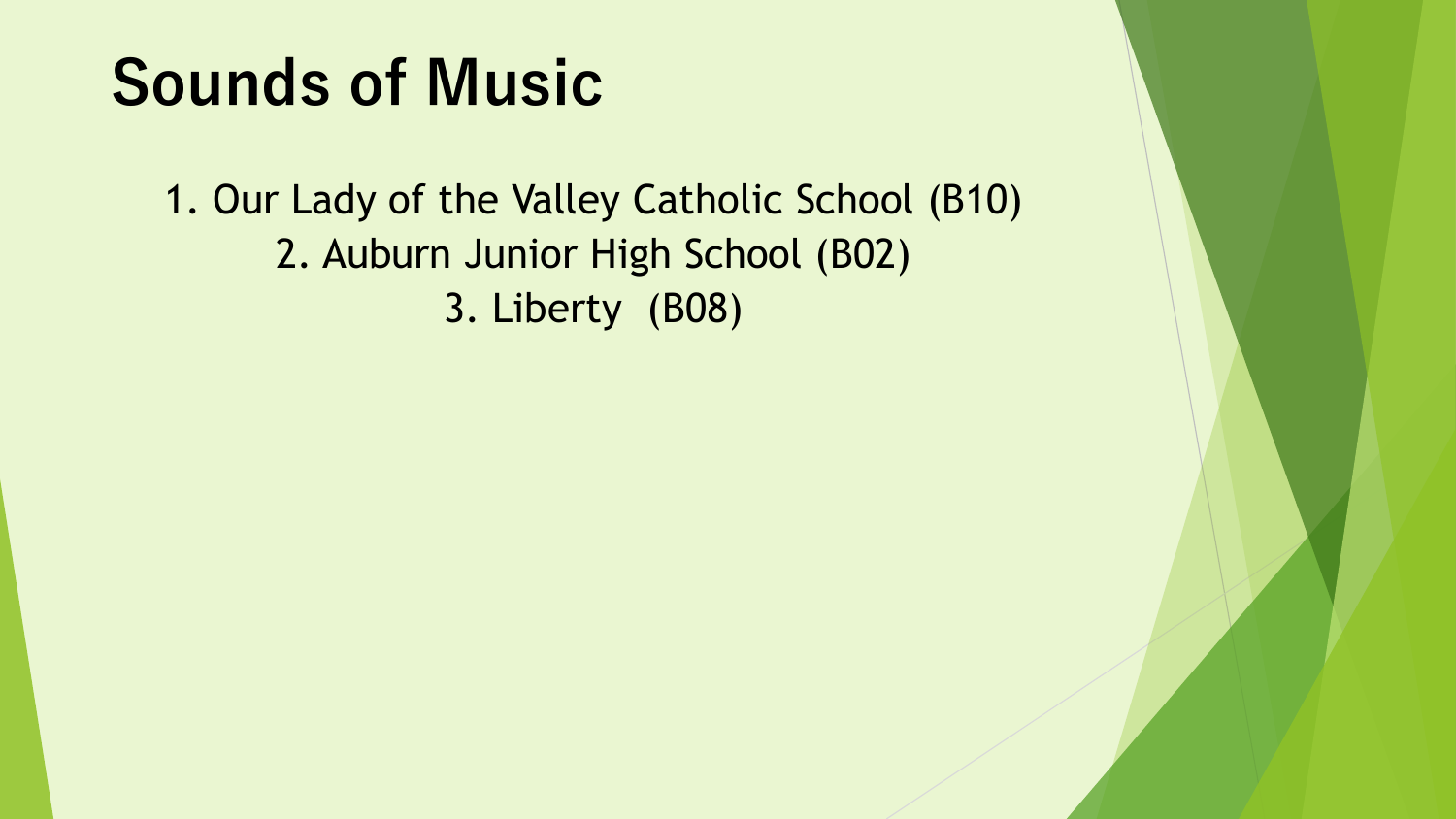#### **Storm the Castle**

1. Monrovia (B09) 2. Our Lady of the Valley Catholic School (B10) 3. Auburn Junior High School (B02)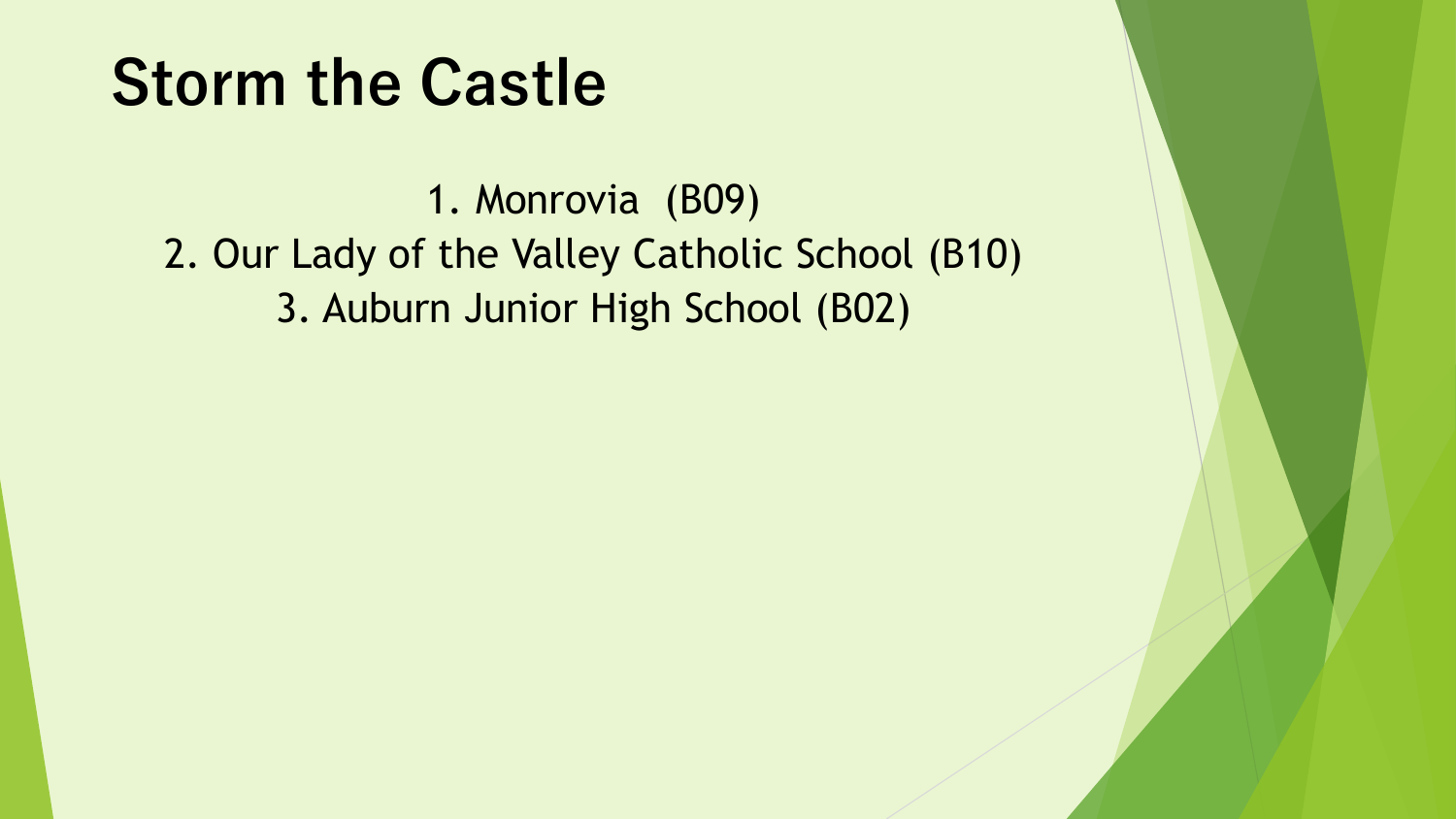#### **Write It Do It-Writer**

1. Brewton (B04) 2. Discovery (B05) 3. Liberty (B08)